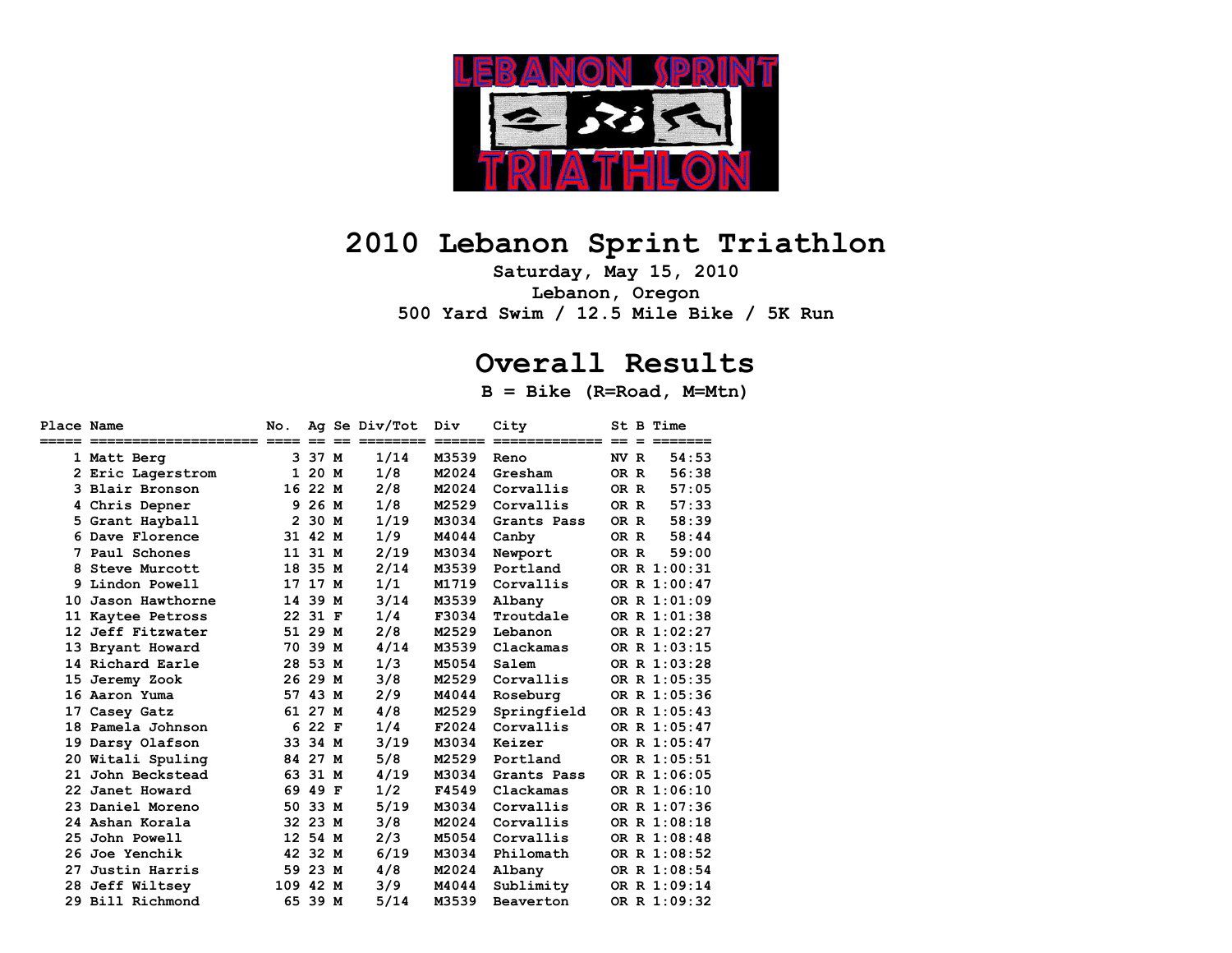| 30 Shannon Lee        |           | 21 41 M |          | 4/9   | M4044        | Beaverton        | OR R 1:09:55 |
|-----------------------|-----------|---------|----------|-------|--------------|------------------|--------------|
| 31 Angela Smith       |           | 52 38 F |          | 1/6   | F3539        | Albany           | OR R 1:10:48 |
| 32 Kat Smith          |           | 39 35 F |          | 2/6   | F3539        | Jacksonville     | OR R 1:10:55 |
| 33 Jake Salaz         |           | 8 24 M  |          | 5/8   | M2024        | Troutdale        | OR R 1:10:58 |
| 34 John Stone         |           | 47 47 M |          | 1/8   | M4549        | Salem            | OR R 1:11:07 |
| <b>35 Pete Slocum</b> |           | 74 41 M |          | 5/9   | M4044        | Eugene           | OR R 1:11:09 |
| 36 Jesse Bacigalupi   |           | 71 34 M |          | 7/19  | M3034        | Roseburg         | OR R 1:11:26 |
| 37 Ann Carson         |           | 35 23 F |          | 2/4   | F2024        | Corvallis        | OR R 1:11:41 |
| 38 Joel Kamph         |           | 49 27 M |          | 6/8   | M2529        | Amity            | OR R 1:11:50 |
| 39 Kaigin Olafson     |           | 10 37 M |          | 6/14  | M3539        | Beaverton        | OR R 1:12:29 |
| 40 Bryan Rollins      |           | 37 35 M |          | 7/14  | M3539        | Salem            | OR R 1:12:46 |
| 41 Craig August       |           | 44 38 M |          | 8/14  | M3539        | Albany           | OR R 1:12:57 |
| 42 Bruce Minard       |           | 54 55 M |          | 1/5   | M5559        | Tracy            | CA R 1:13:00 |
| 43 Neal Haarberg      |           | 19 35 M |          | 9/14  | M3539        | Portland         | OR R 1:13:13 |
| 44 Matthew White      |           | 55 30 M |          | 8/19  | M3034        | Corvallis        | OR R 1:13:20 |
| 45 Mark Bidwell       |           | 38 49 M |          | 2/8   | M4549        | Salem            | OR R 1:13:26 |
| 46 Ron Raines         | 120 45 M  |         |          | 3/8   | M4549        | Canby            | OR R 1:14:20 |
| 47 Rich Simons        |           | 23 38 M |          | 10/14 | M3539        | Sandy            | OR R 1:14:28 |
| 48 Patrick Ramsing    |           | 78 21 M |          | 6/8   | M2024        | Corvallis        | OR R 1:14:41 |
| 49 Jake Schimmer      |           | 82 30 M |          | 9/19  | M3034        | Eugene           | OR R 1:14:48 |
| 50 Dan Fontanini      |           | 76 61 M |          | 1/4   | M6069        | Salem            | OR R 1:14:48 |
| 51 Patrick Frost      |           | 66 21 M |          | 7/8   | M2024        | Corvallis        | OR R 1:16:20 |
| 52 Mike Speer         |           | 24 31 M |          | 10/19 | M3034        | Roseburg         | CA R 1:16:27 |
| 53 Jim Hill           |           | 40 37 M |          | 11/14 | M3539        | West Linn        | OR R 1:16:30 |
| 54 Kirk Rose          | 34        |         | м        |       |              | Portland         | OR R 1:16:40 |
| 55 Michael Vetter     |           |         | 25 38 MM | 1/7   |              | MM3039 Albany    | OR M 1:17:04 |
| 56 Travis Talton      |           | 77 40 M |          | 6/9   | M4044        | Roseburg         | OR R 1:17:13 |
| 57 Ben Reder          |           | 87 31 M |          | 11/19 | M3034        | Eugene           | OR R 1:17:14 |
| 58 Jr Bier            |           | 80 41 M |          | 7/9   | M4044        | Corvallis        | OR R 1:17:47 |
| 59 Jeremy Polzel      | 112 31 M  |         |          | 12/19 | M3034        | Creswell         | OR R 1:17:59 |
| 60 Denise Hoffert-Hay |           | 81 35 F |          | 3/6   | F3539        | Albany           | OR R 1:18:08 |
| 61 Marc McConnell     |           |         | 13 43 MM | 1/4   |              | MM4049 Roseburg  | OR M 1:18:08 |
| 62 Mark Swenson       |           | 88 27 M |          | 7/8   | M2529        | Eugene           | OR R 1:18:35 |
| 63 Adam Davis         | 119 32 M  |         |          | 13/19 | M3034        | Roseburg         | OR R 1:18:49 |
| 64 Austin Hammer      | 106 39 MM |         |          | 2/7   |              | MM3039 Corvallis | OR M 1:18:57 |
| 65 Tara Shanor        | 111 36 F  |         |          | 4/6   | F3539        | Springfield      | OR R 1:19:21 |
| 66 Andrew Formiller   |           | 95 38 M |          | 12/14 | M3539        | Albany           | OR R 1:20:11 |
| 67 Rodney Sell        | 130 56 M  |         |          | 2/5   | M5559        | Lebanon          | OR R 1:21:06 |
| 68 John Leavens       | 103 47 M  |         |          | 4/8   | M4549        | Eugene           | OR R 1:21:17 |
| 69 Joe Lee            | 123 37 M  |         |          | 13/14 | M3539        | Eugene           | OR R 1:21:28 |
| 70 Jeff Bemrose       |           | 56 48 M |          | 5/8   | M4549        | Dallas           | OR R 1:21:30 |
| 71 Masaki Ikeda       |           |         | 29 24 MM | 1/2   | MM2029 Salem |                  | OR M 1:21:30 |
| 72 Betty Nickerson    | 147 22 F  |         |          | 3/4   | F2024        | Corvallis        | OR R 1:21:49 |
| 73 Francis Curtis     | 104 47 M  |         |          | 6/8   | M4549        | Salem            | OR R 1:21:54 |
| 74 Eric Zimmerman     |           |         | 20 48 MM | 2/4   | MM4049 Salem |                  | OR M 1:22:05 |
| 75 Maryanne Reiter    |           | 68 51 F |          | 1/4   | F5054        | Eugene           | OR R 1:23:04 |
| 76 Mike McGowan       |           | 99 33 M |          | 14/19 | M3034        | Albany           | OR R 1:23:46 |
| 77 David Legg         | 117 57 M  |         |          | 3/5   | M5559        | Lebanon          | OR R 1:24:17 |
| 78 Joel Scroggy       |           | 60 50 M |          | 3/3   | M5054        | Aurora           | OR R 1:24:19 |
| 79 Brittany Ford      |           |         | 98 18 FM | 1/1   |              | FM1419 Corvallis | OR M 1:24:23 |
| 80 Nicole Niedermeyer |           | 5 24 F  |          | 4/4   | F2024        | Corvallis        | OR R 1:24:44 |
| 81 Staci Partridge    |           | 53 25 F |          | 1/2   | F2529        | Corvallis        | OR R 1:24:55 |
| 82 Brenda Tiland      | 110 51 F  |         |          | 2/4   | F5054        | Aloha            | OR R 1:25:02 |
| 83 Doug Davies        |           | 75 45 M |          | 7/8   | M4549        | Portland         | OR R 1:25:22 |
| 84 Dan Herb           | 141 26 M  |         |          | 8/8   | M2529        | Banks            | OR R 1:25:31 |
|                       |           |         |          |       |              |                  |              |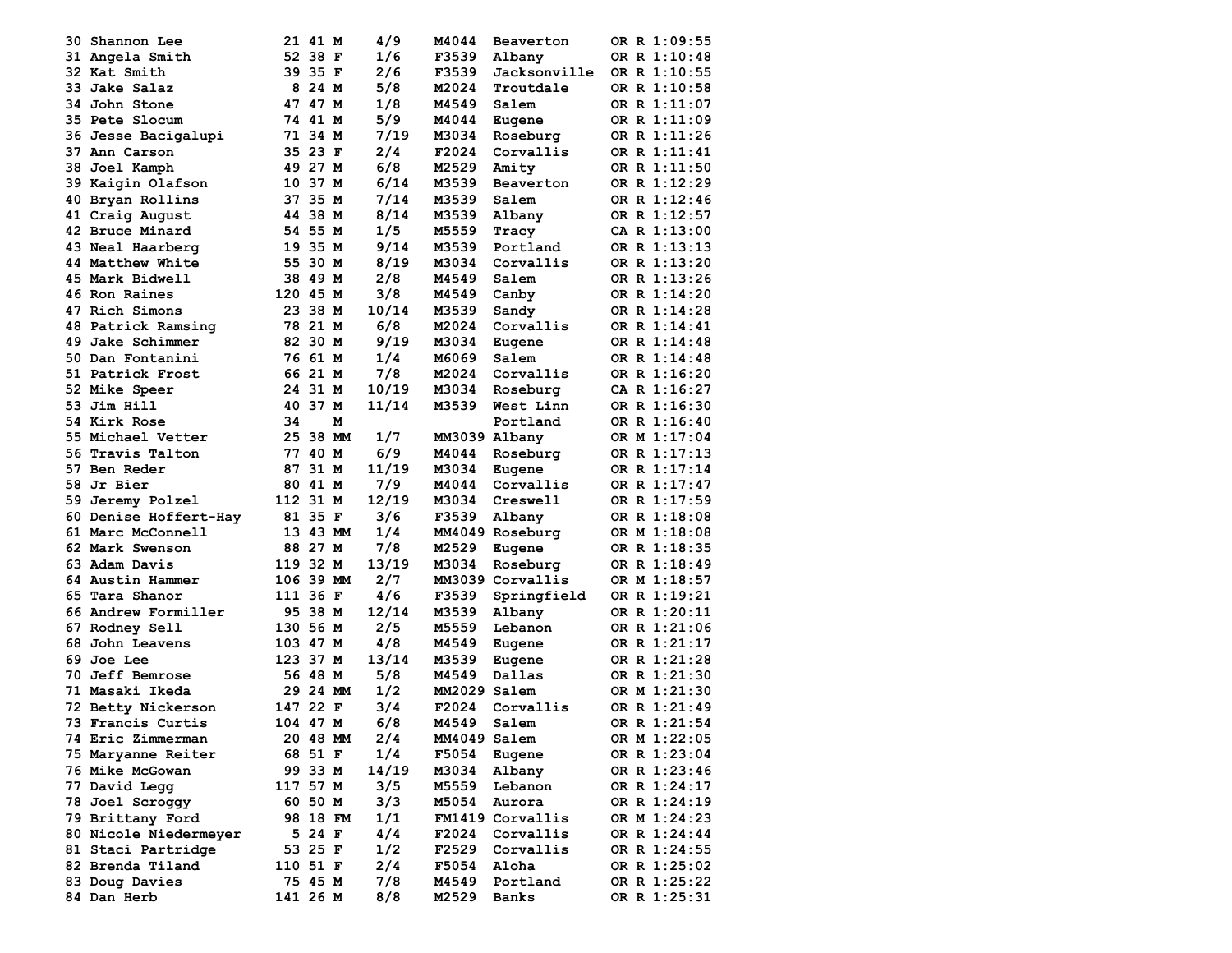| 85 Patrick Taylor     |           | 72 31 M  | 15/19 | M3034        | Albany             | OR R 1:25:32 |
|-----------------------|-----------|----------|-------|--------------|--------------------|--------------|
| 86 Lindsey Kiesz      |           | 62 30 F  | 2/4   | F3034        | Bend               | OR R 1:25:51 |
| 87 Dan Clark          |           | 91 57 M  | 4/5   | M5559        | Salem              | OR R 1:25:52 |
| 88 Travis Cox         |           | 36 15 MM | 1/2   |              | MM1419 Albany      | OR M 1:26:19 |
| 89 Maurice Banning    | 126 70 M  |          | 1/1   | M7099        | Albany             | OR R 1:27:08 |
| 90 Anne Flannery      |           | 64 49 FM | 1/1   |              | FM4049 Corvallis   | OR M 1:27:12 |
| 91 Chris Churilla     |           | 58 33 MM | 3/7   |              | MM3039 Corvallis   | OR M 1:27:15 |
| 92 April Graybill     |           | 83 30 F  | 3/4   | F3034        | Salem              | OR R 1:27:15 |
| 93 Chris Adams        |           | 67 31 M  | 16/19 | M3034        | Roseburg           | OR R 1:27:29 |
| 94 Eric Hartstein     | 102 34 MM |          | 4/7   |              | MM3039 Lebanon     | OR M 1:27:43 |
| 95 Matthew Yoder      |           | 86 20 M  | 8/8   | M2024        | Albany             | OR R 1:28:00 |
| 96 Greg Flannery      |           | 97 49 MM | 3/4   |              | MM4049 Corvallis   | OR M 1:28:01 |
| 97 Colleen Wolfe      | 146 39 F  |          | 5/6   | F3539        | Portland           | OR R 1:28:21 |
| 98 Joseph Haslebacher |           | 7 18 MM  | 2/2   |              | MM1419 Silverton   | OR M 1:28:37 |
| 99 John Williams      | 127 32 MM |          | 5/7   |              | MM3039 Beaverton   | OR M 1:28:59 |
| 100 Matt Newell       | 100 37 M  |          | 14/14 | M3539        | Boring             | OR R 1:29:08 |
| 101 Patti Wolfe       | 118 41 F  |          | 1/3   | F4044        | Brownsville        | OR R 1:30:13 |
| 102 Reba Kuske        | 122 44 F  |          | 2/3   | F4044        | Hillsboro          | OR R 1:30:16 |
| 103 Kent Haarberg     | 114 61 M  |          | 2/4   | M6069        | Bend               | OR R 1:30:23 |
| 104 Kristin Pote      |           | 85 31 F  | 4/4   | F3034        | Corvallis          | OR R 1:30:42 |
| 105 Edith Hernandez   |           | 94 26 F  | 2/2   | F2529        | Lebanon            | OR R 1:30:54 |
| 106 Harriet Cherry    | 108 49 F  |          | 2/2   | F4549        | Eugene             | OR R 1:31:40 |
| 107 Brian Slater      | 101 31 M  |          | 17/19 | M3034        | Eugene             | OR R 1:31:47 |
| 108 Rich Stinson      | 133 44 M  |          | 8/9   | M4044        | Lebanon            | OR R 1:32:23 |
| 109 Allison Pugsley   |           | 48 17 F  | 1/1   | F1719        | Canby              | OR R 1:32:28 |
| 110 Ken Read          | 121 31 MM |          | 6/7   |              | MM3039 Portland    | OR M 1:32:32 |
| 111 Deb Carver        | 115 58 F  |          | 1/3   | F5559        | Eugene             | OR R 1:32:39 |
| 112 Jared Allred      | 137 33 MM |          | 7/7   |              | MM3039 Eugene      | OR M 1:33:10 |
| 113 Jason Holland     | 134 30 M  |          | 18/19 | M3034        | Beaverton          | OR R 1:33:39 |
| 114 Jason Atwood      |           | 43 40 M  | 9/9   | M4044        | Tualatin           | OR R 1:34:41 |
| 115 Jim Ruef          | 129 57 M  |          | 5/5   | M5559        | Lebanon            | OR R 1:35:24 |
| 116 Tiffany King      |           | 27 30 FM | 1/4   |              | FM3039 Eugene      | OR M 1:35:58 |
| 117 Brian Moran       |           | 79 47 M  | 8/8   | M4549        | Harrisburg         | OR R 1:35:59 |
| 118 Debi Burton       |           | 96 41 F  | 3/3   | F4044        | Albany             | OR R 1:36:03 |
| 119 Tammy Talton      | 113 35 F  |          | 6/6   | F3539        | Roseburg           | OR R 1:36:26 |
| 120 Doris Aponte      | 125 56 F  |          | 2/3   | F5559        | Lebanon            | OR R 1:37:06 |
| 121 Denise Steen      | 128 53 F  |          | 3/4   | F5054        | Keizer             | OR R 1:37:25 |
| 122 Nate Morrical     | 135 26 MM |          | 2/2   |              | MM2029 Albany      | OR M 1:39:33 |
| 123 Laura Harriman    | 144 35 FM |          | 2/4   |              | FM3039 Lebanon     | OR M 1:42:12 |
| 124 Donna Short       | 107 54 F  |          | 4/4   | F5054        | Sweet Home         | OR R 1:42:32 |
| 125 Renee Clough      | 143 30 FM |          | 3/4   |              | FM3039 Eugene      | OR M 1:45:08 |
| 126 Suzanne McMillin  | 139 55 F  |          | 3/3   | F5559        | Stayton            | OR R 1:50:26 |
| 127 Greg Soriano      | 148 44 MM |          | 4/4   |              | MM4049 Albany      | OR M 1:50:51 |
| 128 Ted Roberts       | 124 69 M  |          | 3/4   | M6069        | Roseburg           | OR R 1:59:48 |
| 129 Chad Carlin       | 131 30 M  |          | 19/19 | M3034        | Kalispell          | MT R 2:03:13 |
| 130 Paul Fontanini    | 105 63 M  |          | 4/4   | M6069        | Stayton            | OR R 2:04:38 |
| 131 Renetta Frederick | 145 55 FM |          | 1/2   |              | FM5059 Monmouth    | OR M 2:07:42 |
| 132 Kimberly Wortman  | 132 25 FM |          | 1/1   |              | FM2029 Lake Oswego | OR M 2:07:54 |
| 133 Megan Conser      | 142 34 FM |          | 4/4   | FM3039 Aloha |                    | OR M 2:08:46 |
| 134 Sandra Wortman    | 136 56 FM |          | 2/2   |              | FM5059 Kalispell   | MT M 2:12:30 |
|                       |           |          |       |              |                    |              |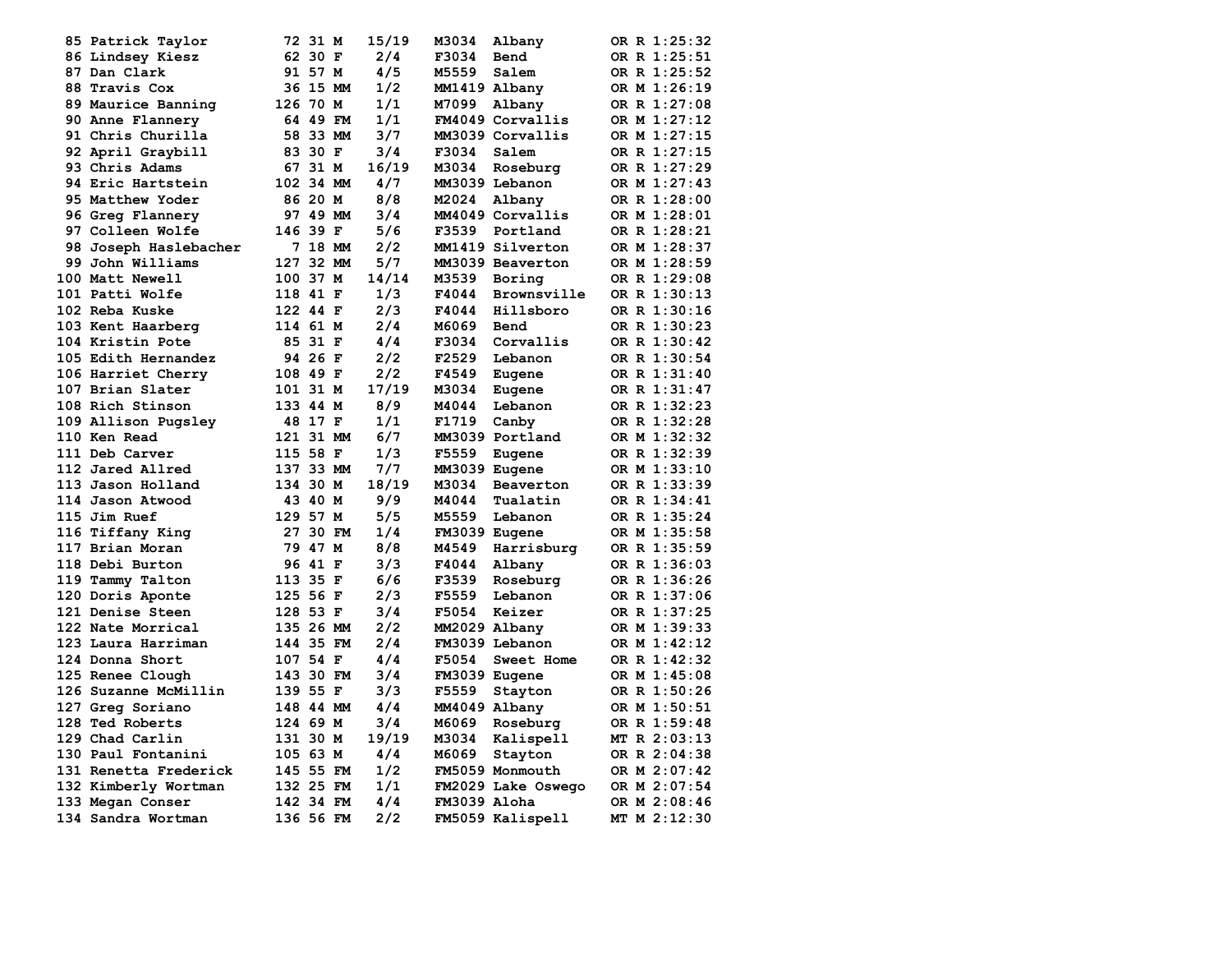# **Age Group Results – Road Bike**

| <b>FEMALE AGE GROUP: 17 - 19</b>    |                 |                    |
|-------------------------------------|-----------------|--------------------|
| 1 Allison Pugsley                   | 17 Canby        | OR 1:32:28         |
| $17 - 19$<br><b>MALE AGE GROUP:</b> |                 |                    |
| 1 Lindon Powell                     | 17 Corvallis    | OR 1:00:47         |
| FEMALE AGE GROUP: 20 - 24           |                 |                    |
| 1 Pamela Johnson                    | 22 Corvallis    | OR 1:05:47         |
| 2 Ann Carson                        | 23 Corvallis    | OR 1:11:41         |
| 3 Betty Nickerson                   | 22 Corvallis    | OR 1:21:49         |
|                                     |                 | OR 1:24:44         |
| 4 Nicole Niedermeyer 24 Corvallis   |                 |                    |
| MALE AGE GROUP: 20 - 24             |                 |                    |
| 1 Eric Lagerstrom                   | 20 Gresham      | 56:38<br>OR.       |
| 2 Blair Bronson                     | 22 Corvallis    | 57:05<br>OR.       |
| 3 Ashan Korala                      | 23 Corvallis    | OR 1:08:18         |
| 4 Justin Harris                     | 23 Albany       | OR 1:08:54         |
| 5 Jake Salaz                        | 24 Troutdale    | OR 1:10:58         |
| FEMALE AGE GROUP: 25 - 29           |                 |                    |
| 1 Staci Partridge                   | 25 Corvallis    | OR 1:24:55         |
| 2 Edith Hernandez                   | 26 Lebanon      | OR 1:30:54         |
| MALE AGE GROUP: 25 - 29             |                 |                    |
| 1 Chris Depner                      | 26 Corvallis    | 57:33<br>OR.       |
| 2 Jeff Fitzwater                    | 29 Lebanon      | OR 1:02:27         |
| 3 Jeremy Zook                       | 29 Corvallis    | OR 1:05:35         |
| 4 Casey Gatz                        | 27 Springfield  | OR 1:05:43         |
| 5 Witali Spuling                    | 27 Portland     | OR 1:05:51         |
| FEMALE AGE GROUP: 30 - 34           |                 |                    |
|                                     |                 |                    |
| 1 Kaytee Petross                    | 31 Troutdale    | OR 1:01:38         |
| 2 Lindsey Kiesz                     | 30 Bend         | OR 1:25:51         |
| 3 April Graybill                    | 30 Salem        | OR 1:27:15         |
| 4 Kristin Pote                      | 31 Corvallis    | OR 1:30:42         |
| MALE AGE GROUP:<br>$30 - 34$        |                 |                    |
| 1 Grant Hayball                     | 30 Grants Pass  | 58:39<br>OR.       |
| 2 Paul Schones                      | 31 Newport      | OR DR<br>59:00     |
| 3 Darsy Olafson                     | 34 Keizer       | OR 1:05:47         |
| 4 John Beckstead                    | 31 Grants Pass  | OR 1:06:05         |
| 5 Daniel Moreno                     | 33 Corvallis    | OR 1:07:36         |
| FEMALE AGE GROUP: 35 - 39           |                 |                    |
| 1 Angela Smith                      | 38 Albany       | OR 1:10:48         |
| 2 Kat Smith                         | 35 Jacksonville | OR 1:10:55         |
| 3 Denise Hoffert-Hay                | 35 Albany       | OR 1:18:08         |
| 4 Tara Shanor                       | 36 Springfield  | OR 1:19:21         |
| 5 Colleen Wolfe                     | 39 Portland     | OR 1:28:21         |
| MALE AGE GROUP: 35 - 39             |                 |                    |
|                                     | 37 Reno         | <b>NV</b><br>54:53 |
| 1 Matt Berg                         |                 |                    |
| 2 Steve Murcott                     | 35 Portland     | OR 1:00:31         |
| 3 Jason Hawthorne                   | 39 Albany       | OR 1:01:09         |
| 4 Bryant Howard                     | 39 Clackamas    | OR 1:03:15         |
| 5 Bill Richmond                     | 39 Beaverton    | OR 1:09:32         |
| FEMALE AGE GROUP: 40 - 44           |                 |                    |
| 1 Patti Wolfe                       | 41 Brownsville  | OR 1:30:13         |
| 2 Reba Kuske                        | 44 Hillsboro    | OR 1:30:16         |
| 3 Debi Burton                       | 41 Albany       | OR 1:36:03         |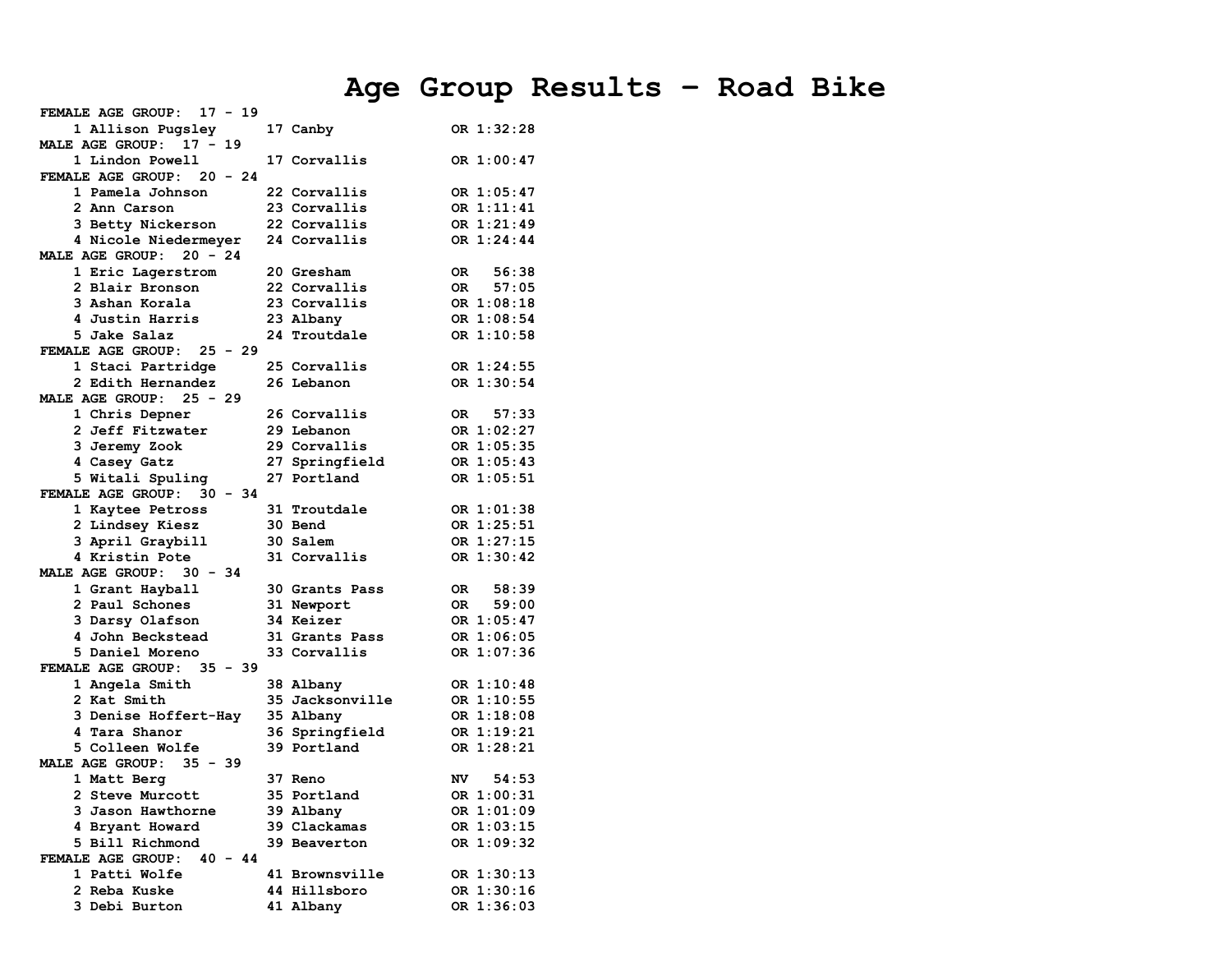| MALE AGE GROUP: 40 - 44     |               |                    |
|-----------------------------|---------------|--------------------|
| 1 Dave Florence             | 42 Canby      | 58:44<br><b>OR</b> |
| 2 Aaron Yuma                | 43 Roseburg   | OR 1:05:36         |
| 3 Jeff Wiltsey              | 42 Sublimity  | OR 1:09:14         |
| 4 Shannon Lee               | 41 Beaverton  | OR 1:09:55         |
| 5 Pete Slocum               | 41 Eugene     | OR 1:11:09         |
| FEMALE AGE GROUP: 45 - 49   |               |                    |
| 1 Janet Howard              | 49 Clackamas  | OR 1:06:10         |
| 2 Harriet Cherry            | 49 Eugene     | OR 1:31:40         |
| MALE AGE GROUP: 45 - 49     |               |                    |
| 1 John Stone                | 47 Salem      | OR 1:11:07         |
| 2 Mark Bidwell              | 49 Salem      | OR 1:13:26         |
| 3 Ron Raines                | 45 Canby      | OR 1:14:20         |
| 4 John Leavens              | 47 Eugene     | OR 1:21:17         |
| 5 Jeff Bemrose              | 48 Dallas     | OR 1:21:30         |
| FEMALE AGE GROUP: 50 - 54   |               |                    |
| 1 Maryanne Reiter           | 51 Eugene     | OR 1:23:04         |
| 2 Brenda Tiland             | 51 Aloha      | OR 1:25:02         |
| 3 Denise Steen              | 53 Keizer     | OR 1:37:25         |
| 4 Donna Short               | 54 Sweet Home | OR 1:42:32         |
| MALE AGE GROUP: 50 - 54     |               |                    |
| 1 Richard Earle             | 53 Salem      | OR 1:03:28         |
| 2 John Powell               | 54 Corvallis  | OR 1:08:48         |
| 3 Joel Scroggy              | 50 Aurora     | OR 1:24:19         |
| FEMALE AGE GROUP: 55 - 59   |               |                    |
| 1 Deb Carver                | 58 Eugene     | OR 1:32:39         |
| 2 Doris Aponte              | 56 Lebanon    | OR 1:37:06         |
| 3 Suzanne McMillin          | 55 Stayton    | OR 1:50:26         |
| MALE AGE GROUP: 55 - 59     |               |                    |
| 1 Bruce Minard              | 55 Tracy      | CA 1:13:00         |
| 2 Rodney Sell               | 56 Lebanon    | OR 1:21:06         |
| 3 David Legg                | 57 Lebanon    | OR 1:24:17         |
| 4 Dan Clark                 | 57 Salem      | OR 1:25:52         |
| 5 Jim Ruef                  | 57 Lebanon    | OR 1:35:24         |
| MALE AGE GROUP: 60 - 69     |               |                    |
| 1 Dan Fontanini             | 61 Salem      | OR 1:14:48         |
| 2 Kent Haarberg             | 61 Bend       | OR 1:30:23         |
| 3 Ted Roberts               | 69 Roseburg   | OR 1:59:48         |
| 4 Paul Fontanini            | 63 Stayton    | OR 2:04:38         |
| MALE AGE GROUP: 70 and Over |               |                    |
| 1 Maurice Banning           | 70 Albany     | OR 1:27:08         |

## **Age Group Results – Mountain Bike**

|  |                                                                         | OR 1:24:23 |
|--|-------------------------------------------------------------------------|------------|
|  |                                                                         |            |
|  |                                                                         | OR 1:26:19 |
|  |                                                                         | OR 1:28:37 |
|  |                                                                         |            |
|  |                                                                         | OR 2:07:54 |
|  |                                                                         |            |
|  |                                                                         | OR 1:21:30 |
|  | 18 Corvallis<br>15 Albany<br>18 Silverton<br>25 Lake Oswego<br>24 Salem |            |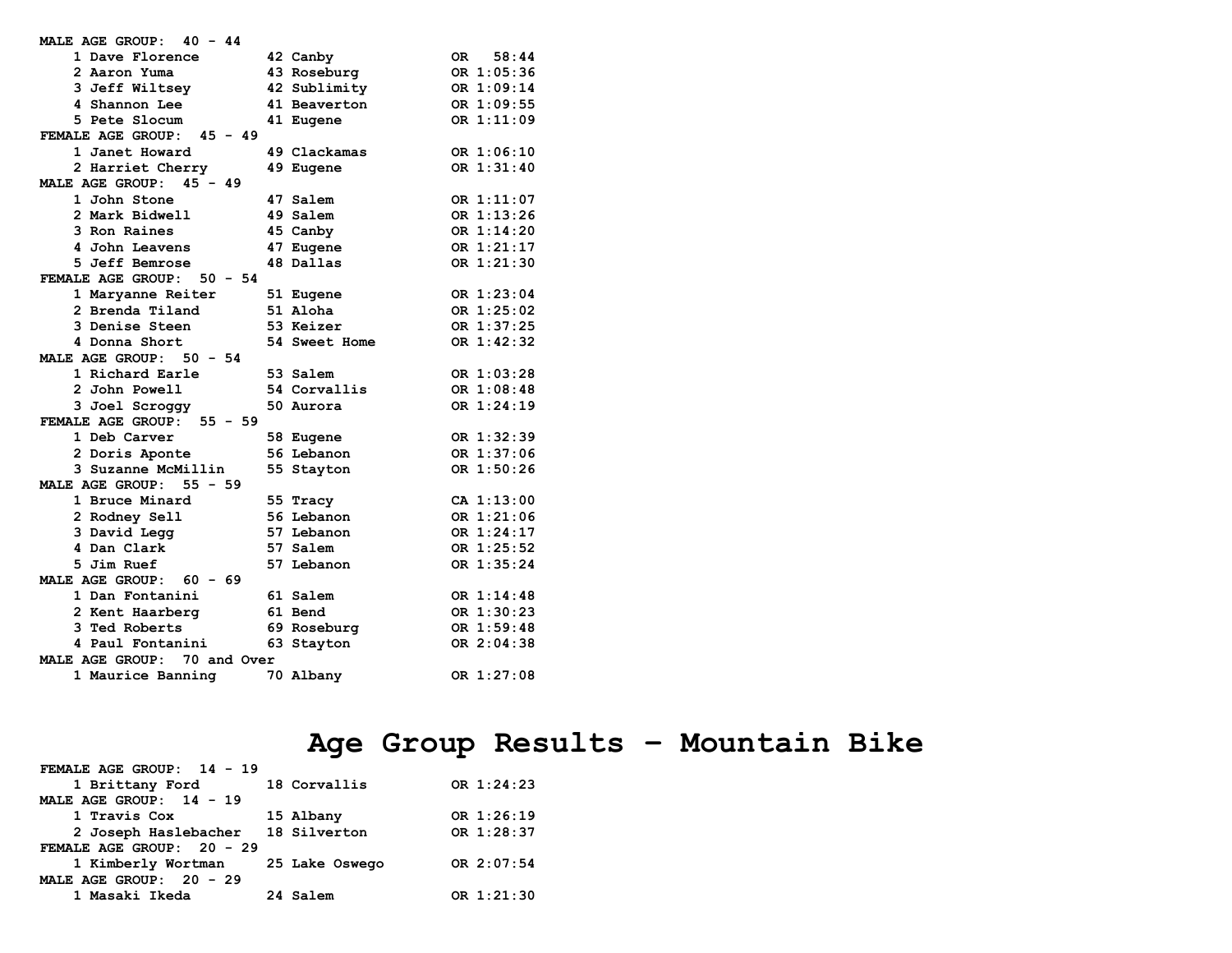| 2 Nate Morrical<br>FEMALE AGE GROUP: 30 - 39 | 26 Albany    | OR 1:39:33   |
|----------------------------------------------|--------------|--------------|
| 1 Tiffany King                               | 30 Eugene    | OR 1:35:58   |
| 2 Laura Harriman                             | 35 Lebanon   | OR $1:42:12$ |
| 3 Renee Clough                               | 30 Eugene    | OR 1:45:08   |
| MALE AGE GROUP: 30 - 39                      |              |              |
| 1 Michael Vetter                             | 38 Albany    | OR 1:17:04   |
| 2 Austin Hammer                              | 39 Corvallis | OR 1:18:57   |
| 3 Chris Churilla                             | 33 Corvallis | OR 1:27:15   |
| FEMALE AGE GROUP: 40 - 49                    |              |              |
| 1 Anne Flannery                              | 49 Corvallis | OR 1:27:12   |
| MALE AGE GROUP: 40 - 49                      |              |              |
| 1 Marc McConnell                             | 43 Roseburg  | OR 1:18:08   |
| 2 Eric Zimmerman                             | 48 Salem     | OR $1:22:05$ |
| 3 Greg Flannery                              | 49 Corvallis | OR 1:28:01   |
| FEMALE AGE GROUP: 50 - 59                    |              |              |
| 1 Renetta Frederick                          | 55 Monmouth  | OR 2:07:42   |
| 2 Sandra Wortman                             | 56 Kalispell | MT 2:12:30   |

#### **Relay Team Results**

| Place Team Name  |     | Tdi/Tot T Teammember1 | Teammember2    | Teammember3                             | Time    |
|------------------|-----|-----------------------|----------------|-----------------------------------------|---------|
|                  |     |                       |                |                                         |         |
| 1 Claggett M & S | 1/2 | 2 Eva Olafson         | Lisa Nichols   |                                         | 1:22:38 |
| 2 Lupfam         | 1/2 | 3 Frank Lupercio      |                | Thalia Latoza L Jose Luis Luper 1:38:22 |         |
| 3 Moving Forward | 2/2 | 3 Bob Pascalar        | Mary Miller    | David Parker                            | 1:41:40 |
| 4 None           | 2/2 | 2 Holly Northern      | Dawnita Nealon | Monica Isom                             | 1:48:00 |

## **Swim / Bike / Run & Transition Splits**

|                |                |              |                        |             |            | 500         | <b>SWIM</b>        |         | 12.5        | <b>BIKE</b> |         |            | <b>RUN</b>  |               |
|----------------|----------------|--------------|------------------------|-------------|------------|-------------|--------------------|---------|-------------|-------------|---------|------------|-------------|---------------|
|                |                |              |                        |             |            | YD          | <b>PACE</b>        |         | MI          | <b>PACE</b> |         | 5K         | <b>PACE</b> | <b>FINISH</b> |
| <b>PLACE</b>   | <b>LAST</b>    | <b>FIRST</b> | <b>CATEGORY</b>        | <b>TEAM</b> | <b>BIB</b> | <b>SWIM</b> | $(100 \text{ YD})$ | T#1     | <b>BIKE</b> | (MPH)       | T#2     | <b>RUN</b> | (MIN/MI)    | <b>TIME</b>   |
|                | Berg           | Matt         | Male Road Bike 35-39   |             |            | 0:05:59     | 0:01:12            | 0:00:33 | 0:29:51     | 25.13       | 0:00:33 | 0:17:56    | 0:05:47     | 0:54:52       |
| 2              | Lagerstrom     | Eric         | Male Road Bike 20-24   |             |            | 0:05:19     | 0:01:04            | 0:02:15 | 0:29:22     | 25.54       | 0:00:23 | 0:19:18    | 0:06:14     | 0:56:37       |
| 3              | <b>Bronson</b> | Blair        | Male Road Bike 20-24   |             | 16         | 0:06:54     | 0:01:23            | 0:01:30 | 0:29:53     | 25.10       | 0:00:19 | 0:18:28    | 0:05:57     | 0:57:04       |
| $\overline{4}$ | Depner         | Chris        | Male Road Bike 25-29   |             |            | 0:06:37     | 0:01:19            | 0:00:27 | 0:32:31     | 23.07       | 0:00:23 | 0:17:34    | 0:05:40     | 0:57:32       |
| 5              | Hayball        | Grant        | Male Road Bike 30-34   |             |            | 0:05:28     | 0:01:06            | 0:00:23 | 0:32:27     | 23.11       | 0:00:32 | 0:19:48    | 0:06:23     | 0:58:38       |
| 6              | Florence       | Dave         | Male Road Bike 40-44   |             | 31         | 0:07:10     | 0:01:26            | 0:01:05 | 0:31:13     | 24.03       | 0:00:30 | 0:18:45    | 0:06:03     | 0:58:43       |
| $\mathbf{r}$   | Schones        | paul         | Male Road Bike 30-34   |             |            | 0:07:10     | 0:01:26            | 0:00:48 | 0:33:41     | 22.27       | 0:00:42 | 0:16:38    | 0:05:22     | 0:58:59       |
| 8              | Murcott        | Steve        | Male Road Bike 35-39   |             | 18         | 0:07:41     | 0:01:32            | 0:00:23 | 0:31:31     | 23.80       | 0:00:26 | 0:20:30    | 0:06:37     | 1:00:31       |
| 9              | Powell         | Lindon       | Male Road Bike 17-19   |             |            | 0:07:33     | 0:01:31            | 0:00:48 | 0:33:17     | 22.53       | 0:00:54 | 0:18:14    | 0:05:53     | 1:00:46       |
| 10             | Hawthorne      | Jason        | Male Road Bike 35-39   |             | 14         | 0:07:47     | 0:01:33            | 0:01:06 | 0:32:04     | 23.39       | 0:00:53 | 0:19:18    | 0:06:14     | 1:01:08       |
| 11             | Petross        | Kaytee       | Female Road Bike 30-34 |             | 22         | 0:07:06     | 0:01:25            | 0:00:42 | 0:33:23     | 22.47       | 0:00:41 | 0:19:45    | 0:06:22     | 1:01:37       |
| 12             | Fitzwater      | Jeff         | Male Road Bike 25-29   |             | 51         | 0:07:52     | 0:01:34            | 0:01:10 | 0:34:45     | 21.58       | 0:00:53 | 0:17:46    | 0:05:44     | 1:02:26       |
| 13             | Howard         | Bryant       | Male Road Bike 35-39   |             | 70         | 0:09:27     | 0:01:53            | 0:00:42 | 0:32:1      | 23.30       | 0:00:51 | 0:20:03    | 0:06:28     | 1:03:14       |
| 14             | Earle          | Richard      | Male Road Bike 50-54   |             | 28         | 0:07:12     | 0:01:26            | 0:00:42 | 0:31:26     | 23.86       | 0:01:03 | 0:23:04    | 0:07:26     | 1:03:27       |
| 15             | Zook           | Jeremy       | Male Road Bike 25-29   |             | 26         | 0:06:04     | 0:01:13            | 0:00:45 | 0:34:30     | 21.74       | 0:01:06 | 0:23:09    | 0:07:28     | 1:05:34       |
| 16             | Yuma           | Aaron        | Male Road Bike 40-44   |             | 57         | 0:10:22     | 0:02:04            | 0:01:40 | 0:33:18     | 22.52       | 0:00:36 | 0:19:39    | 0:06:20     | 1:05:35       |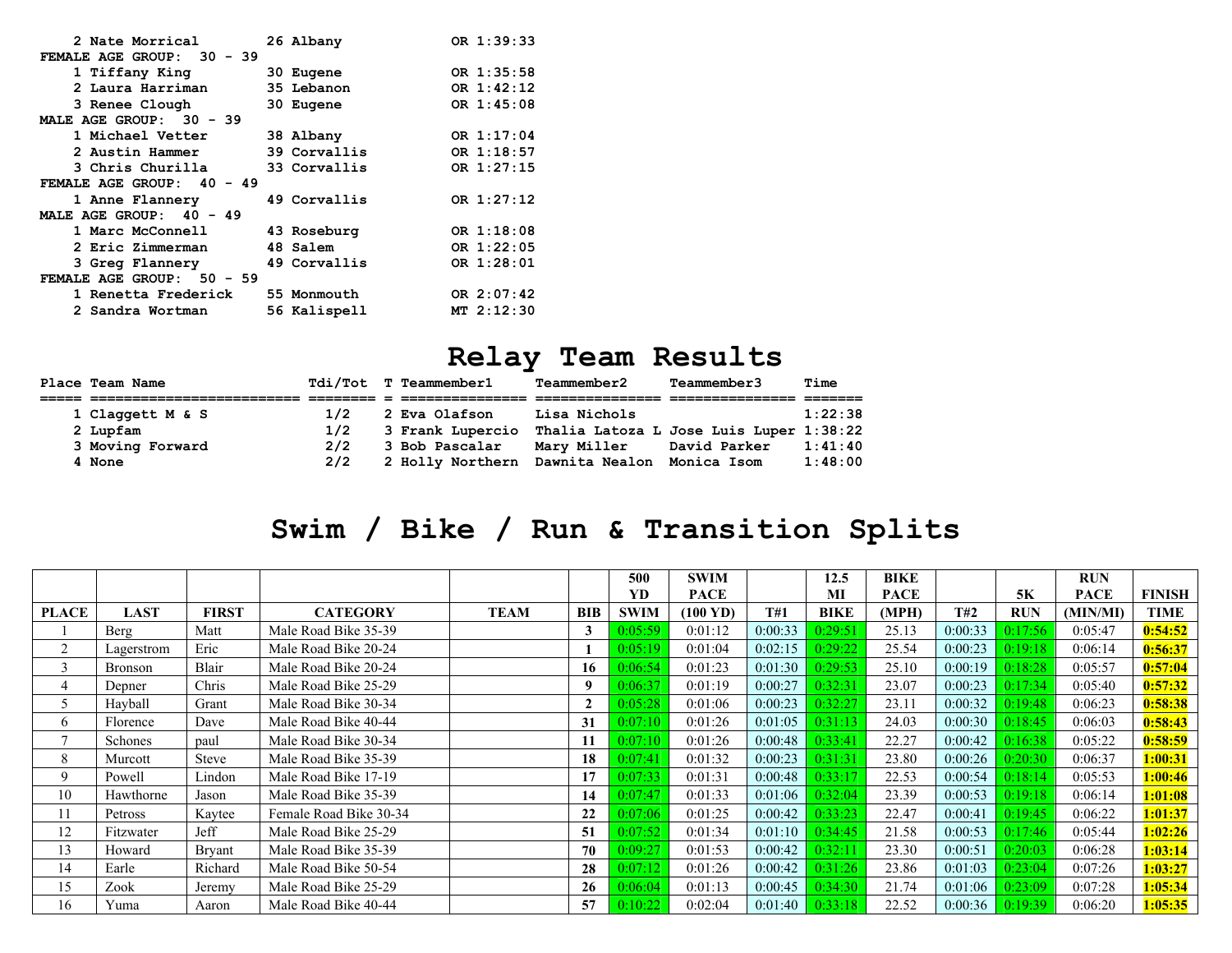| 17     | Gatz        | Casey        | Male Road Bike 25-29     | 61       | 0:08:02 | 0:01:36 | 0:00:43 | 0:36:13           | 20.71 | 0:00:34 | 0:20:10           | 0:06:30 | 1:05:42        |
|--------|-------------|--------------|--------------------------|----------|---------|---------|---------|-------------------|-------|---------|-------------------|---------|----------------|
| 18     | Johnson     | Pamela       | Female Road Bike 20-24   | 6        | 0:06:22 | 0:01:16 | 0:00:58 | 0:36:38           | 20.47 | 0:00:36 | 0:21:12           | 0:06:50 | 1:05:46        |
| 19     | Olafson     | Darsy        | Male Road Bike 30-34     | 33       | 0:07:13 | 0:01:27 | 0:00:39 | 0:36:35           | 20.50 | 0:00:27 | 0:20:52           | 0:06:44 | <b>1:05:46</b> |
| 20     | Spuling     | Witali       | Male Road Bike 25-29     | 84       | 0:08:07 | 0:01:37 | 0:00:50 | 0:34:26           | 21.78 | 0:00:28 | 0:21:59           | 0:07:05 | 1:05:50        |
| 21     | Beckstead   | John         | Male Road Bike 30-34     | 63       | 0:09:03 | 0:01:49 | 0:00:42 | 0:35:09           | 21.34 | 0:00:23 | 0:20:47           | 0:06:42 | 1:06:04        |
| $22\,$ | Howard      | Janet        | Female Road Bike 45-49   | 69       | 0:08:58 | 0:01:48 | 0:00:49 | 0:35:01           | 21.42 | 0:00:43 | 0:20:38           | 0:06:39 | <b>1:06:09</b> |
| 23     | Moreno      | Daniel       | Male Road Bike 30-34     | 50       | 0:07:53 | 0:01:35 | 0:00:18 | 0:35:31           | 21.12 | 0:00:29 | 0:23:24           | 0:07:33 | 1:07:35        |
| 24     | Korala      | Ashan        | Male Road Bike 20-24     | 32       | 0:08:33 | 0:01:43 | 0:00:36 | 0:35:45           | 20.98 | 0:00:50 | 0:22:33           | 0:07:16 | 1:08:17        |
| $25\,$ | Powell      | John         | Male Road Bike 50-54     | 12       | 0:07:02 | 0:01:24 | 0:01:12 | 0:37:34           | 19.96 | 0:00:58 | 0:22:01           | 0:07:06 | 1:08:47        |
| $26\,$ | Yenchik     | Joe          | Male Road Bike 30-34     | 42       | 0:07:20 | 0:01:28 | 0:01:27 | 0:35:57           | 20.86 | 0:01:01 | 0:23:06           | 0:07:27 | 1:08:51        |
| $27\,$ | Harris      | Justin       | Male Road Bike 20-24     | 59       | 0:09:20 | 0:01:52 | 0:01:54 | 0:38:10           | 19.65 | 0:00:56 | 0:18:33           | 0:05:59 | 1:08:53        |
| 28     | Wiltsey     | Jeff         | Male Road Bike 40-44     | 109      | 0:10:18 | 0:02:04 | 0:00:41 | 0:36:16           | 20.68 | 0:00:43 | 0:21:15           | 0:06:51 | 1:09:13        |
| 29     | Richmond    | Bill         | Male Road Bike 35-39     | 65       | 0:08:47 | 0:01:45 | 0:02:22 | 0:35:29           | 21.14 | 0:01:32 | 0:21:21           | 0:06:53 | 1:09:31        |
| 30     | Lee         | Shannon      | Male Road Bike 40-44     | 21       | 0:07:01 | 0:01:24 | 0:01:17 | 0:36:56           | 20.31 | 0:01:20 | 0:23:20           | 0:07:32 | <b>1:09:54</b> |
| 31     | Smith       | Angela       | Female Road Bike 35-39   | 52       | 0:07:52 | 0:01:34 | 0:01:04 | 0:35:01           | 21.42 | 0:00:47 | 0:26:03           | 0:08:24 | <b>1:10:47</b> |
| 32     | Smith       | Kat          | Female Road Bike 35-39   | 39       | 0:09:51 | 0:01:58 | 0:01:09 | 0:36:17           | 20.67 | 0:00:51 | 0:22:46           | 0:07:21 | 1:10:54        |
| 33     | Salaz       | Jake         | Male Road Bike 20-24     | $\bf{8}$ | 0:05:40 | 0:01:08 | 0:02:02 | 0:42:00           | 17.86 | 0:00:57 | 0:20:18           | 0:06:33 | 1:10:57        |
| 34     | Stone       | John         | Male Road Bike 45-49     | 47       | 0:09:03 | 0:01:49 | 0:01:54 | 0:36:22           | 20.62 | 0:01:04 | 0:22:43           | 0:07:20 | <b>1:11:06</b> |
| 35     | Slocum      | Pete         | Male Road Bike 40-44     | 74       | 0:09:29 | 0:01:54 | 0:00:55 | 0:37:49           | 19.83 | 0:00:48 | 0:22:07           | 0:07:08 | 1:11:08        |
| 36     | Bacigalupi  | Jesse        | Male Road Bike 30-34     | 71       | 0:09:41 | 0:01:56 | 0:01:26 | 0:38:06           | 19.69 | 0:00:39 | 0:21:33           | 0:06:57 | 1:11:25        |
| 37     | Carson      | Ann          | Female Road Bike 20-24   | 35       | 0:08:26 | 0:01:41 | 0:00:31 | 0:41:51           | 17.92 | 0:00:57 | 0:19:55           | 0:06:25 | <b>1:11:40</b> |
| 38     | Kamph       | Joel         | Male Road Bike 25-29     | 49       | 0:08:10 | 0:01:38 | 0:01:13 | 0:37:51           | 19.82 | 0:01:01 | 0:23:34           | 0:07:36 | <u>1:11:49</u> |
| 39     | Rollins     | <b>Bryan</b> | Male Road Bike 35-39     | 37       | 0:07:40 | 0:01:32 | 0:01:22 | 0:40:15           | 18.63 | 0:00:54 | 0:22:05           | 0:07:07 | 1:12:16        |
| 40     | Olafson     | Kaigin       | Male Road Bike 35-39     | 10       | 0:06:34 | 0:01:19 | 0:00:39 | 0:39:15           | 19.11 | 0:00:40 | 0:25:20           | 0:08:10 | 1:12:28        |
| 41     | August      | Craig        | Male Road Bike 35-39     | 44       | 0:06:44 | 0:01:21 | 0:01:14 | 0:39:19           | 19.08 | 0:01:02 | 0:24:36           | 0:07:56 | 1:12:55        |
| 42     | Minard      | <b>Bruce</b> | Male Road Bike 55-59     | 54       | 0:09:03 | 0:01:49 | 0:00:14 | 0:43:30           | 17.24 | 0:00:09 | 0:20:03           | 0:06:28 | 1:12:59        |
| 43     | Haarberg    | Neal         | Male Road Bike 35-39     | 19       | 0:06:45 | 0:01:21 | 0:01:46 | 0:39:25           | 19.03 | 0:00:23 | 0:24:53           | 0:08:02 | 1:13:12        |
| 44     | White       | Matthew      | Male Road Bike 30-34     | 55       | 0:09:26 | 0:01:53 | 0:01:52 | 0:36:57           | 20.30 | 0:00:53 | 0:24:11           | 0:07:48 | 1:13:19        |
| 45     | Bidwell     | Mark         | Male Road Bike 45-49     | 38       | 0:08:31 | 0:01:42 | 0:01:28 | 0:37:51           | 19.82 | 0:01:09 | 0:24:26           | 0:07:53 | 1:13:25        |
| 46     | Raines      | Ron          | Male Road Bike 45-49     | 120      | 0:11:41 | 0:02:20 | 0:01:50 | 0:37:22           | 20.07 | 0:01:34 | 0:21:52           | 0:07:03 | <b>1:14:19</b> |
| 47     | Simons      | Rich         | Male Road Bike 35-39     | 23       | 0:07:29 | 0:01:30 | 0:00:59 | 0:39:23           | 19.04 | 0:01:01 | 0:25:35           | 0:08:15 | 1:14:27        |
| 48     | Ramsing     | Patrick      | Male Road Bike 20-24     | 78       | 0:09:44 | 0:01:57 | 0:01:24 | 0:35:53           | 20.90 | 0:01:00 | 0:26:39           | 0:08:36 | 1:14:40        |
| 49     | Fontanini   | Dan          | Male Road Bike 60-69     | 76       | 0:09:06 | 0:01:49 | 0:01:53 | 0:37:22           | 20.07 | 0:00:43 | 0:25:43           | 0:08:18 | 1:14:47        |
| 50     | Schimmer    | Jake         | Male Road Bike 30-34     | 82       | 0:09:30 | 0:01:54 | 0:01:07 | 0:42:16           | 17.74 | 0:00:23 | 0:21:31           | 0:06:56 | 1:14:47        |
| 51     | Frost       | Patrick      | Male Road Bike 20-24     | 66       | 0:09:47 | 0:01:57 | 0:00:54 | 0:41:09           | 18.23 | 0:00:30 | 0:23:59           | 0:07:44 | 1:16:19        |
| 52     | Speer       | Mike         | Male Road Bike 30-34     | 24       | 0:07:44 | 0:01:33 | 0:01:21 | 0:38:01           | 19.73 | 0:00:37 | 0:28:43           | 0:09:16 | 1:16:26        |
| 53     | Hill        | Jim          | Male Road Bike 35-39     | 40       | 0:08:54 | 0:01:47 | 0:01:36 | 0:36:11           | 20.73 | 0:01:40 | 0:28:08           | 0:09:05 | 1:16:29        |
| 54     | Rose        | Kirk         | Male Road Bike 60-69     | 34       | 0:08:28 | 0:01:42 | 0:01:22 | 0:38:15           | 19.61 | 0:00:54 | 0:27:40           | 0:08:55 | 1:16:39        |
| 55     | Vetter      | Michael      | Male Mountain Bike 30-39 | 25       | 0:07:15 | 0:01:27 |         | $0:01:17$ 0:45:00 | 16.67 |         | $0:00:26$ 0:23:05 | 0:07:27 | 1:17:03        |
| 56     | Talton      | Travis       | Male Road Bike 40-44     | 77       | 0:09:14 | 0:01:51 | 0:01:55 | 0:41:32           | 18.06 | 0:01:11 | 0:23:20           | 0:07:32 | 1:17:12        |
| 57     | Reder       | Ben          | Male Road Bike 30-34     | 87       | 0:07:52 | 0:01:34 | 0:02:37 | 0:43:31           | 17.23 | 0:01:06 | 0:22:07           | 0:07:08 | 1:17:13        |
| $58\,$ | Bier        | JR           | Male Road Bike 40-44     | 80       | 0:09:17 | 0:01:51 | 0:01:53 | 0:39:49           | 18.84 | 0:01:11 | 0:25:36           | 0:08:15 | 1:17:46        |
| 59     | Polzel      | Jeremy       | Male Road Bike 30-34     | 112      | 0:09:55 | 0:01:59 | 0:01:46 | 0:43:42           | 17.16 | 0:00:20 | 0:22:15           | 0:07:11 | 1:17:58        |
| 60     | McConnell   | Marc         | Male Mountain Bike 40-49 | 13       | 0:06:31 | 0:01:18 | 0:01:05 | 0:44:33           | 16.84 | 0:00:31 | 0:25:27           | 0:08:13 | 1:18:07        |
| 61     | Hoffert-Hay | Denise       | Female Road Bike 35-39   | 81       | 0:09:01 | 0:01:48 | 0:01:19 | 0:39:48           | 18.84 | 0:01:31 | 0:26:28           | 0:08:32 | 1:18:07        |
| 62     | Swenson     | Mark         | Male Road Bike 25-29     | 88       | 0:09:47 | 0:01:57 | 0:01:19 | 0:40:26           | 18.55 | 0:01:15 | 0:25:47           | 0:08:19 | 1:18:34        |
| 63     | Davis       | Adam         | Male Road Bike 30-34     | 119      | 0:10:56 | 0:02:11 | 0:01:45 | 0:40:10           | 18.67 | 0:02:04 | 0:23:53           | 0:07:42 | 1:18:48        |
| 64     | Hammer      | Austin       | Male Mountain Bike 30-39 | 106      | 0:09:59 | 0:02:00 | 0:01:21 | 0:42:34           | 17.62 | 0:00:42 | 0:24:20           | 0:07:51 | 1:18:56        |
|        |             |              |                          |          |         |         |         |                   |       |         |                   |         |                |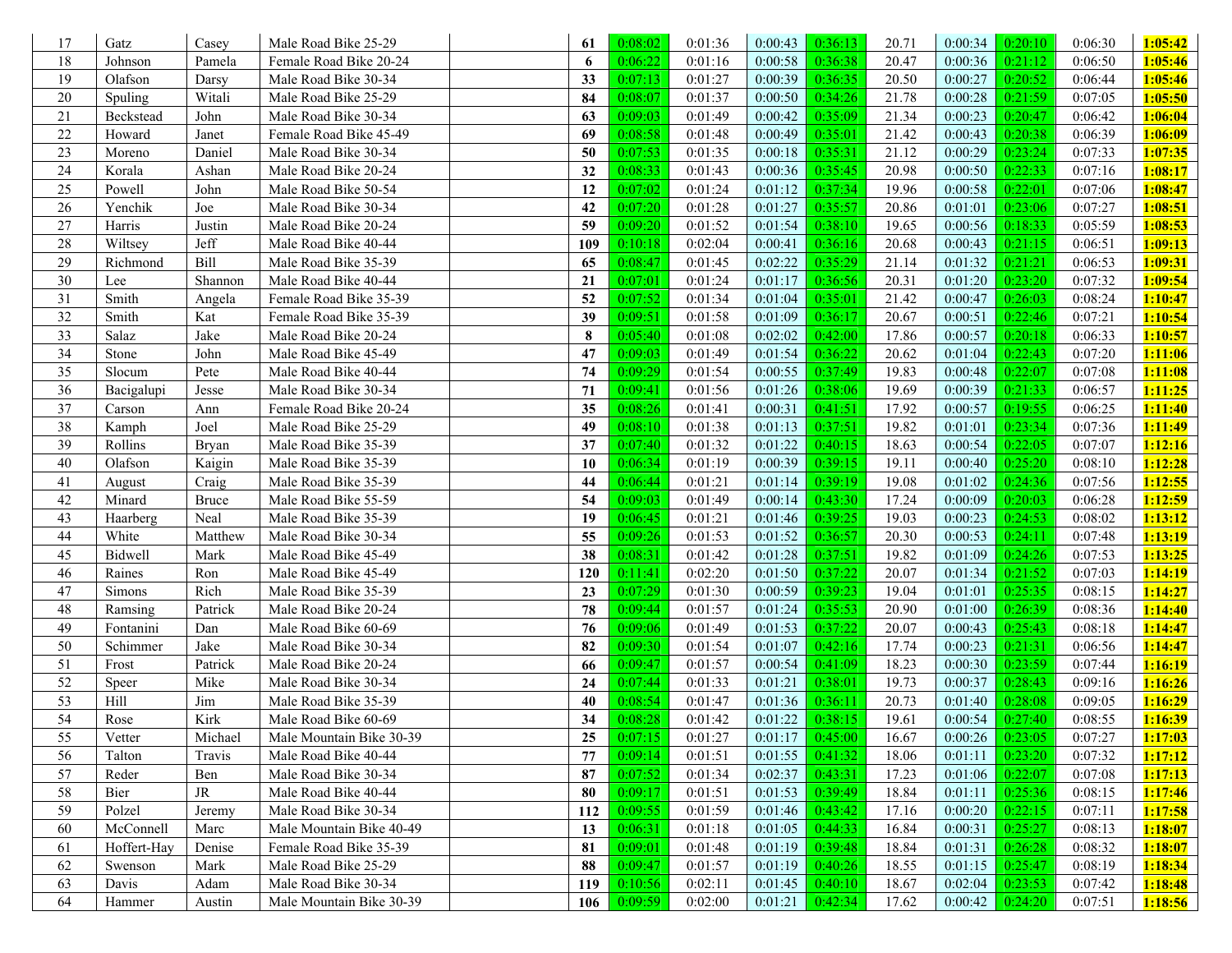| 65      | Shanor      | Tara            | Female Road Bike 35-39     |                | 111            | 0:10:12 | 0:02:02 | 0:01:05 | 0:41:16           | 18.17 | 0:00:49 | 0:25:58 | 0:08:23 | <b>1:19:20</b> |
|---------|-------------|-----------------|----------------------------|----------------|----------------|---------|---------|---------|-------------------|-------|---------|---------|---------|----------------|
| 66      | Formiller   | Andrew          | Male Road Bike 35-39       |                | 95             | 0:10:15 | 0:02:03 | 0:01:18 | 0:40:52           | 18.35 | 0:00:39 | 0:27:06 | 0:08:45 | 1:20:10        |
| 67      | Sell        | Rodney          | Male Road Bike 55-59       |                | 130            | 0:12:18 | 0:02:28 | 0:01:17 | 0:38:01           | 19.73 | 0:01:39 | 0:27:50 | 0:08:59 | 1:21:05        |
| 68      | Leavens     | John            | Male Road Bike 45-49       |                | 103            | 0:10:50 | 0:02:10 | 0:01:48 | 0:40:12           | 18.66 | 0:00:30 | 0:27:56 | 0:09:01 | 1:21:16        |
| 69      | Lee         | Joe             | Male Road Bike 35-39       |                | 123            | 0:11:22 | 0:02:16 | 0:00:59 | 0:40:05           | 18.71 | 0:00:41 | 0:28:20 | 0:09:08 | 1:21:27        |
| $70\,$  | Ikeda       | Masaki          | Male Mountain Bike 20-29   |                | 29             | 0:07:37 | 0:01:31 | 0:02:31 | 0:47:50           | 15.68 | 0:00:29 | 0:23:02 | 0:07:26 | 1:21:29        |
| 71      | Bemrose     | Jeff            | Male Road Bike 45-49       |                | 56             | 0:09:27 | 0:01:53 | 0:02:29 | 0:40:02           | 18.73 | 0:01:55 | 0:27:36 | 0:08:54 | 1:21:29        |
| $72\,$  | Nickerson   | <b>Betty</b>    | Female Road Bike 20-24     |                | 147            | 0:11:33 | 0:02:19 | 0:01:13 | 0:40:47           | 18.39 | 0:02:18 | 0:25:57 | 0:08:22 | 1:21:48        |
| $73\,$  | Curtis      | Francis         | Male Road Bike 45-49       |                | 104            | 0:12:48 | 0:02:34 | 0:01:57 | 0:38:00           | 19.74 | 0:00:55 | 0:28:13 | 0:09:06 | <b>1:21:53</b> |
| $74\,$  | Zimmerman   | Eric            | Male Mountain Bike 40-49   |                | 20             | 0:06:52 | 0:01:22 | 0:01:39 | 0:48:23           | 15.50 | 0:01:06 | 0:24:04 | 0:07:46 | 1:22:04        |
| 75      | Olafson     | Eva             | All Female Relay 2         | Claggett M & S | 73             | 0:07:57 | 0:01:35 | 0:01:50 | 0:41:48           | 17.94 | 0:01:55 | 0:29:07 | 0:09:24 | 1:22:37        |
| $76\,$  | Reiter      | Maryanne        | Female Road Bike 50-54     |                | 68             | 0:09:03 | 0:01:49 | 0:02:02 | 0:43:34           | 17.21 | 0:01:25 | 0:26:59 | 0:08:42 | 1:23:03        |
| $77 \,$ | McGowan     | Mike            | Male Road Bike 30-34       |                | 99             | 0:10:08 | 0:02:02 | 0:01:58 | 0:42:14           | 17.76 | 0:01:21 | 0:28:04 | 0:09:03 | 1:23:45        |
| $78\,$  | Legg        | David           | Male Road Bike 55-59       |                | 117            | 0:10:51 | 0:02:10 | 0:03:52 | 0:40:42           | 18.43 | 0:01:38 | 0:27:13 | 0:08:47 | 1:24:16        |
| 79      | Scroggy     | Joel            | Male Road Bike 50-54       |                | 60             | 0:09:16 | 0:01:51 | 0:02:03 | 0:43:37           | 17.20 | 0:01:37 | 0:27:46 | 0:08:57 | 1:24:19        |
| $80\,$  | Ford        | <b>Brittany</b> | Female Mountain Bike 14-19 |                | 98             | 0:09:54 | 0:01:59 | 0:01:47 | 0:49:16           | 15.22 | 0:00:36 | 0:22:49 | 0:07:22 | 1:24:22        |
| 81      | Niedermeyer | Nicole          | Female Road Bike 20-24     |                | 5              | 0:06:53 | 0:01:23 | 0:01:09 | 0:45:18           | 16.56 | 0:01:17 | 0:30:05 | 0:09:42 | 1:24:42        |
| 82      | Partridge   | Staci           | Female Road Bike 25-29     |                | 53             | 0:09:50 | 0:01:58 | 0:00:41 | 0:45:50           | 16.36 | 0:00:33 | 0:28:00 | 0:09:02 | 1:24:54        |
| 83      | Tiland      | Brenda          | Female Road Bike 50-54     |                | 110            | 0:10:10 | 0:02:02 | 0:02:19 | 0:39:50           | 18.83 | 0:02:35 | 0:30:07 | 0:09:43 | 1:25:01        |
| 84      | Davies      | Doug            | Male Road Bike 45-49       |                | 75             | 0:10:43 | 0:02:09 | 0:01:12 | 0:43:19           | 17.31 | 0:01:13 | 0:28:54 | 0:09:19 | 1:25:21        |
| 85      | Herb        | Dan             | Male Road Bike 25-29       |                | 141            | 0:15:49 | 0:03:10 | 0:02:57 | 0:41:47           | 17.95 | 0:02:23 | 0:22:34 | 0:07:17 | 1:25:30        |
| 86      | Taylor      | Patrick         | Male Road Bike 30-34       |                | $72\,$         | 0:08:42 | 0:01:44 | 0:01:45 | 0:42:51           | 17.50 | 0:00:37 | 0:31:36 | 0:10:12 | 1:25:31        |
| $87\,$  | Kiesz       | Lindsey         | Female Road Bike 30-34     |                | 62             | 0:08:18 | 0:01:40 | 0:01:42 | 0:43:44           | 17.15 | 0:00:43 | 0:31:23 | 0:10:07 | 1:25:50        |
| $88\,$  | Clark       | Dan             | Male Road Bike 55-59       |                | 91             | 0:10:07 | 0:02:01 | 0:02:54 | 0:43:29           | 17.25 | 0:01:49 | 0:27:32 | 0:08:53 | 1:25:51        |
| 89      | Cox         | Travis          | Male Mountain Bike 14-19   |                | 36             | 0:08:03 | 0:01:37 | 0:02:10 | 0:51:12           | 14.65 | 0:00:27 | 0:24:26 | 0:07:53 | 1:26:18        |
| 90      | Banning     | Maurice         | Male Road Bike 70-Plus     |                | 126            | 0:13:08 | 0:02:38 | 0:01:43 | 0:40:57           | 18.32 | 0:01:30 | 0:29:49 | 0:09:37 | 1:27:07        |
| 91      | Churilla    | Chris           | Male Mountain Bike 30-39   |                | 58             | 0:09:24 | 0:01:53 | 0:02:53 | 0:45:23           | 16.53 | 0:00:58 | 0:28:36 | 0:09:14 | 1:27:14        |
| 92      | Graybill    | April           | Female Road Bike 30-34     |                | 83             | 0:11:05 | 0:02:13 | 0:01:40 | 0:45:41           | 16.42 | 0:01:09 | 0:27:40 | 0:08:55 | 1:27:15        |
| 93      | Hartstein   | Eric            | Male Mountain Bike 30-39   |                | 102            | 0:11:14 | 0:02:15 | 0:02:29 | 0:47:18           | 15.86 | 0:01:52 | 0:24:49 | 0:08:00 | 1:27:42        |
| 94      | Flannery    | Anne            | Female Mountain Bike 40-49 |                | 64             | 0:08:34 | 0:01:43 | 0:01:44 | 0:47:44           | 15.71 | 0:00:33 | 0:29:09 | 0:09:24 | 1:27:44        |
| 95      | Adams       | Chris           | Male Road Bike 30-34       |                | 67             | 0:09:15 | 0:01:51 | 0:01:57 | 0:47:43           | 15.72 | 0:00:27 | 0:28:24 | 0:09:10 | 1:27:46        |
| 96      | Yoder       | Matthew         | Male Road Bike 20-24       |                | 86             | 0:10:14 | 0:02:03 | 0:02:42 | 0:41:25           | 18.11 | 0:02:24 | 0:31:14 | 0:10:05 | 1:27:59        |
| 97      | Flannery    | Greg            | Male Mountain Bike 40-49   |                | 97             | 0:10:10 | 0:02:02 | 0:01:43 | 0:48:11           | 15.57 | 0:00:29 | 0:27:27 | 0:08:51 | 1:28:00        |
| 98      | Wolfe       | Colleen         | Female Road Bike 35-39     |                | 146            | 0:11:30 | 0:02:18 | 0:02:07 | 0:44:47           | 16.75 | 0:02:36 | 0:27:20 | 0:08:49 | 1:28:20        |
| 99      | Haslebacher | Joseph          | Male Mountain Bike 14-19   |                | $\overline{7}$ | 0:06:23 | 0:01:17 | 0:02:39 | 0:54:47           | 13.69 | 0:00:26 | 0:24:21 | 0:07:51 | 1:28:36        |
| 100     | Williams    | John            | Male Road Bike 30-34       |                | 127            | 0:12:45 | 0:02:33 | 0:02:32 | 0:43:18           | 17.32 | 0:01:30 | 0:28:53 | 0:09:19 | 1:28:58        |
| 101     | Newell      | Matt            | Male Road Bike 35-39       |                | 100            | 0:10:00 | 0:02:00 | 0:01:16 | 0:47:54           | 15.66 | 0:01:19 | 0:28:38 | 0:09:14 | 1:29:07        |
| 102     | Wolfe       | Patti           | Female Road Bike 40-44     |                | 118            | 0:11:42 | 0:02:20 | 0:01:57 | 0:46:46           | 16.04 | 0:01:25 | 0:28:22 | 0:09:09 | 1:30:12        |
| 103     | Kuske       | Reba            | Female Road Bike 40-44     |                | 122            | 0:08:11 | 0:01:38 |         | $0:03:06$ 0:45:25 | 16.51 | 0:01:40 | 0:31:53 | 0:10:17 | 1:30:15        |
| 104     | Haarberg    | Kent            | Male Road Bike 60-69       |                | 114            | 0:10:34 | 0:02:07 | 0:03:32 | 0:42:37           | 17.60 | 0:02:29 | 0:31:10 | 0:10:03 | <b>1:30:22</b> |
| 105     | Pote        | Kristin         | Female Road Bike 30-34     |                | 85             | 0:10:09 | 0:02:02 | 0:03:43 | 0:49:06           | 15.27 | 0:01:56 | 0:25:47 | 0:08:19 | <b>1:30:41</b> |
| 106     | Hernandez   | Edith           | Female Road Bike 25-29     |                | 94             | 0:10:18 | 0:02:04 | 0:02:04 | 0:45:45           | 16.39 | 0:00:28 | 0:32:18 | 0:10:25 | 1:30:53        |
| 107     | Cherry      | Harriet         | Female Road Bike 45-49     |                | 108            | 0:10:20 | 0:02:04 | 0:02:40 | 0:41:38           | 18.01 | 0:01:19 | 0:35:42 | 0:11:31 | <u>1:31:39</u> |
| 108     | Slater      | <b>Brian</b>    | Male Road Bike 30-34       |                | 101            | 0:11:20 | 0:02:16 | 0:02:48 | 0:48:47           | 15.37 | 0:00:26 | 0:28:25 | 0:09:10 | <b>1:31:46</b> |
| 109     | Stinson     | Rich            | Male Road Bike 40-44       |                | 133            | 0:12:41 | 0:02:32 | 0:02:04 | 0:44:15           | 16.95 | 0:02:20 | 0:31:02 | 0:10:01 | 1:32:22        |
| 110     | Pugsley     | Allison         | Female Road Bike 14-16     |                | 48             | 0:08:24 | 0:01:41 | 0:02:31 | 0:54:55           | 13.66 | 0:00:20 | 0:26:17 | 0:08:29 | <u>1:32:27</u> |
| 111     | Read        | Ken             | Male Mountain Bike 30-39   |                | 121            | 0:12:23 | 0:02:29 | 0:02:10 | 0:49:41           | 15.10 | 0:01:06 | 0:27:11 | 0:08:46 | 1:32:31        |
| 112     | Carver      | Deb             | Female Road Bike 55-59     |                | 115            | 0:11:33 | 0:02:19 | 0:02:23 | 0:46:04           | 16.28 | 0:01:35 | 0:31:03 | 0:10:01 | 1:32:38        |
|         |             |                 |                            |                |                |         |         |         |                   |       |         |         |         |                |